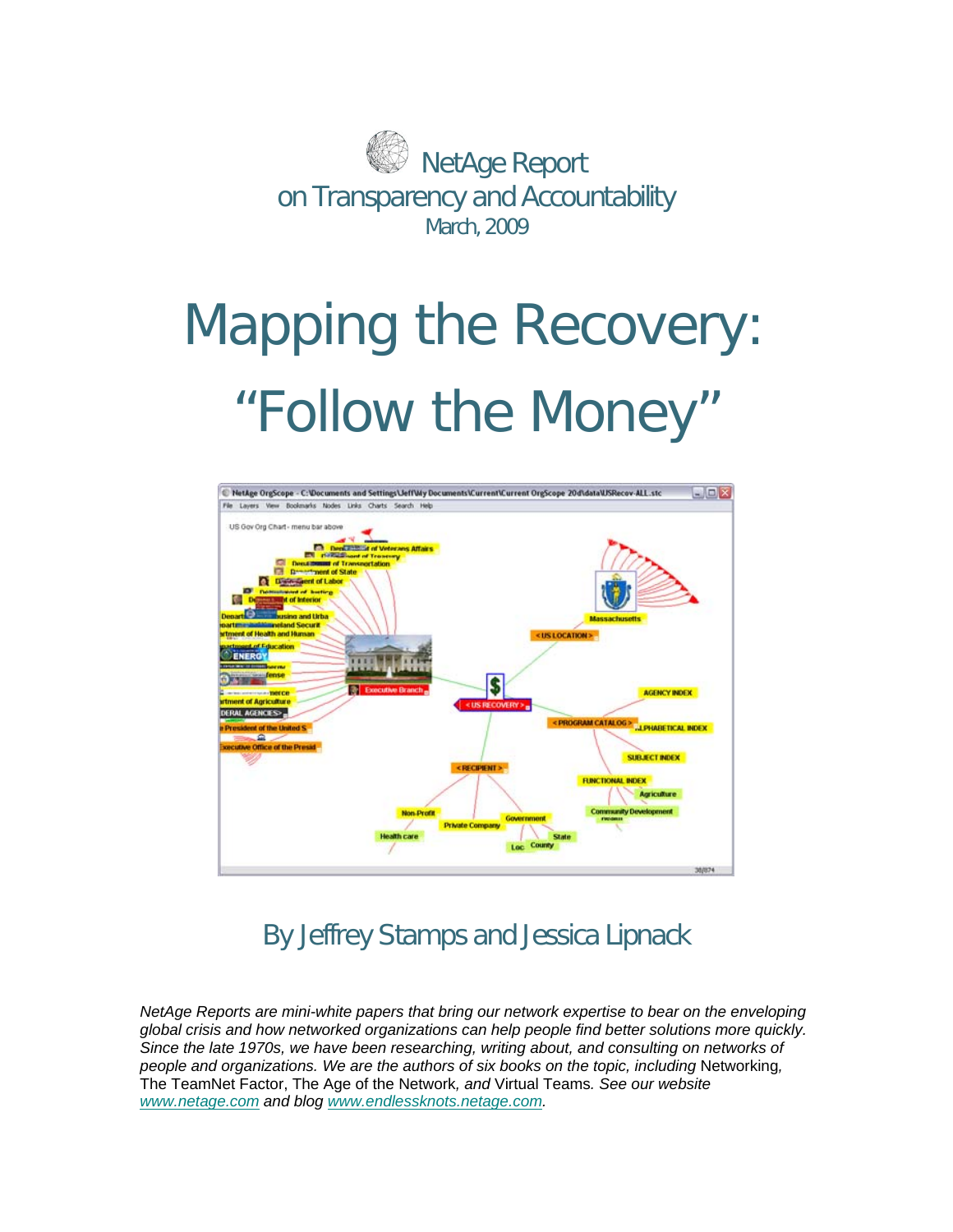

# **Mapping the Recovery**

#### Transparency and Accountability

During the week before the U.S. Congress passed the massive \$787 billion stimulus bill, President Obama's Chief of Staff sent a [memo](http://www.recovery.gov/files/recoverylegislationmemo.pdf) to the most senior leaders of the new administration. In it, Rahm Emanuel said that the heads of all departments and agencies—from the Secretary of Treasury to the Chair of the Federal Reserve—needed to be "preparing for implementation of the pending recovery legislation." The week after the bill's passage, Peter Orszag, director of the Office of Management and Budget (OMB), sent a [follow-up memo](http://www.recovery.gov/files/Initial%20Recovery%20Act%20Implementing%20Guidance.pdf) to the same leaders, laying out the "initial implementing guidance for the American Recovery and Reinvestment Act." Both memos (two pages and sixty-two pages respectively) pointed to the importance of and commitment to two core principles: **transparency** and **accountability**.

Information transparency is the metaphorical extension of optical transparency, the ability to see into and through physical materials, as if they were enclosed in glass. The initial guidance memo lays out some requirements to achieve transparency, principally that all major communications and weekly progress reports must be available on the web, in easily digestible forms. By early March, the first postings of actions and reports were available on both the main tracking site, [Recovery.gov,](http://www.recovery.gov/) and those of many of the agencies, each with its own unique web flavor.

The memo also specifies how to track accountability through "Formula Block Grant Allocation Data." This is the heart of the matter, comprising the chunks of money that make up the recovery spending—grants, contracts, loans, and loan guarantees. Where transparency is the ability to see what's going on, accountability is about what you see when you look.

The concept of accountability is embedded in a concrete logical relationship and thus can be tracked. This structure shows that there is a role of responsibility as well as accountability in the relationship. After looking closely at the data categories, it seems that *responsibility is missing* from the OMB model for tracking recovery spending. Filling the gap and creating more transparency on the *responsible* side of the funding equation enables more trust in the government, which is extremely important right now, to say the least.

#### Network of Accountability and Responsibility

Accountability is an ethical concept with simple network logic: "B is accountable to A," two nodes connected by a directed link. When you connect nodes together with links, you get networks.

The Latin derivation of accountability contains the root "to calculate," hence its ancestry in the (ac)counting professions and the manipulation of data. The behavioral derivation is from the money lending systems of ancient Greece and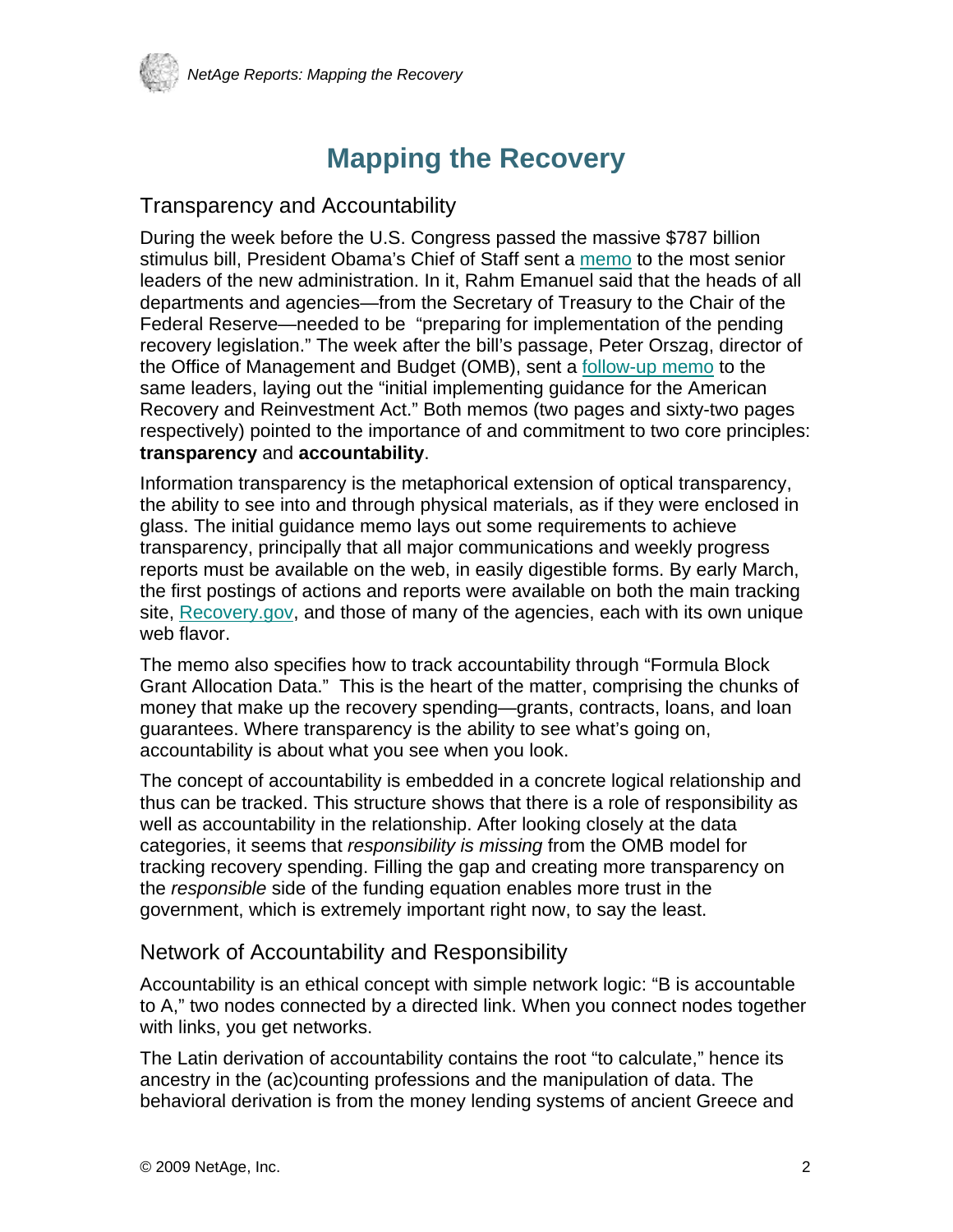

Rome, of lenders sending money to borrowers who were then accountable to them. Money flows *from* lender A *to* borrower B.

There are two parties to the relationship, each with different roles. The lender (A) is responsible while the borrower (B) is accountable. Often used as synonyms, "responsibility" and "accountability" represent the two endpoints of a shared relationship. We can see how important, and how different, these roles are in a mortgage relationship, a non-trivial matter in these harrowing times. Bankers are *responsible* for the use of their (organization's) funds and verifying the prospective homeowner's ability to repay, while borrowers are *accountable* for the funds with contractual obligations to the lender.

The two-part terminology also applies to the vertical, hierarchical form of the relationship. From the President and CEO at the top through executive and supervisory layers to non-managerial staff, in each reporting relationship there are two stances—the "from" role, which identifies the responsible leader while the "to" role identifies the accountable follower. Hierarchies are critical because they represent the real infrastructure of responsibility and accountability that hold the organization together and support all the other forms of links that enable the enterprise to operate. Org charts are responsibility charts. People in positions are responsible for those below them and accountable to people above.

Making the organization of government transparent, which is simply to hook all its org charts together from top to bottom into one digital chart, brings benefits far beyond tracking responsibility for the recovery money. Transparency of responsibility and accountability in government as a whole is the foundation for developing trust in our common enterprise. Trust, qualitative as it is, is the basic currency for both politics and the economy. It is arguably the most important factor in both long-term recovery and success in all the other areas of concern to the Obama administration—e.g., health care, energy, and education.

The two roles in the funding relationship represent two spheres of trust, the responsible government and the accountable recipients. Transparency on the recipient side, especially in the private sector, will always be difficult, and trust will be hard to grow. However, the administration has a more direct ability to increase its own transparency and responsibility, and thereby generate more trust in government itself, a very broad benefit.

#### Accounting and Organizational Structures

OMB carefully sets out data categories for tracking the recovery spending. While they appear to contain components that identify organizations, e.g. things are labeled "agency," "program," and the like, which do in fact correspond to boxes on the government's org charts, these components actually represent parts of the accounting system. The three levels of the government's accounting code (formally, the Treasury Accounting Symbol, or TAS)—which identifies agency, program account, and (optionally) sub-account—do not represent the real organizational hierarchy, just the budget buckets.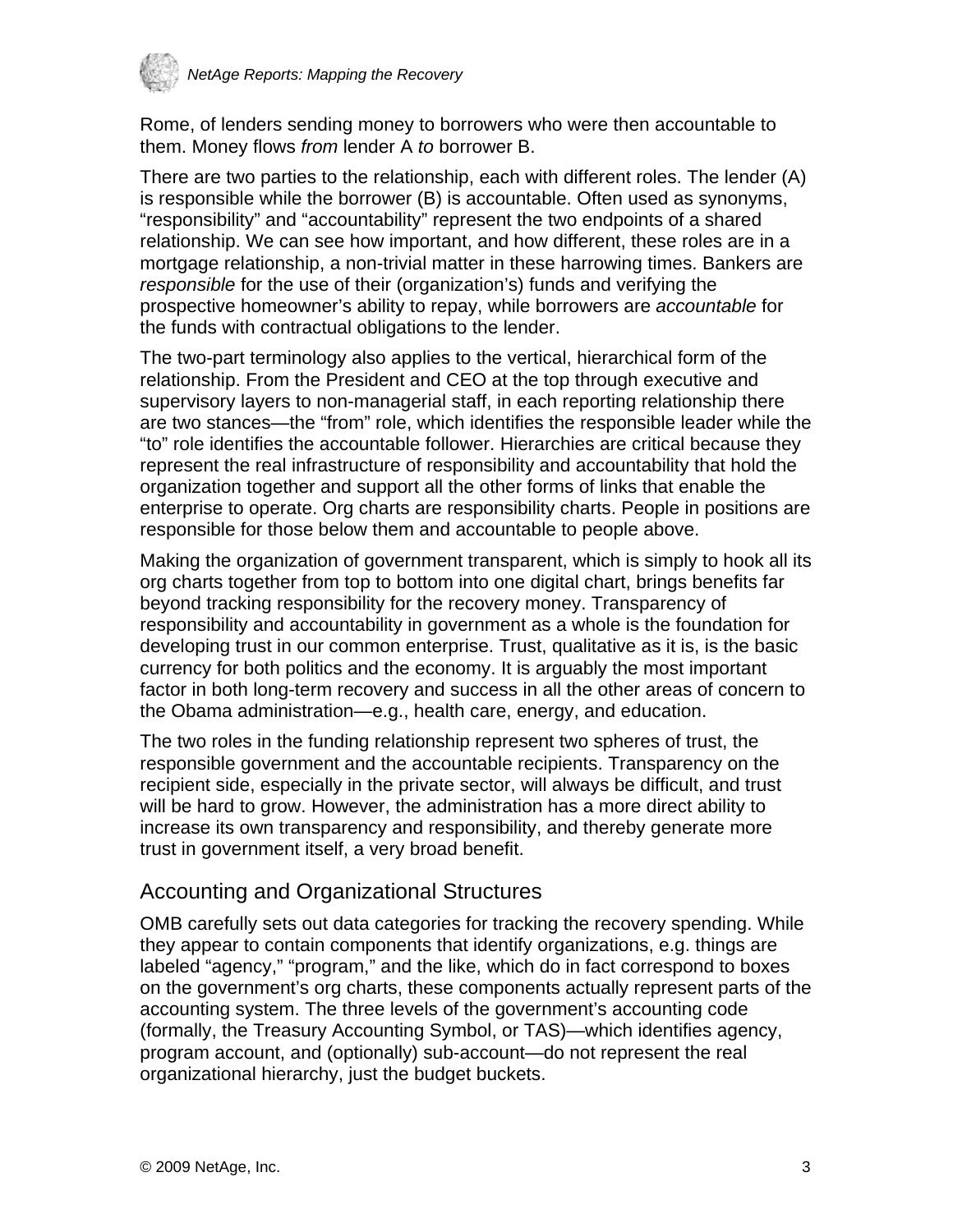

While this might appear to be a fine point, it is instead a crucial distinction. Accounts do not authorize—people-in-positions do. Authorization for dispensing funds comes from unique individuals who serve in specific positions embedded in an administrative hierarchy of organizational responsibility and accountability, aka the government's org chart.

While the organization hierarchy and the accounting hierarchy overlap in the agency (e.g., a cabinet department or independent agency) and in a specific program, the organization is *not* the accounting system. In fact, the program dispensing the funds may be administered many levels away from the most senior leadership position.

In reality, somebody in some official position—a civil servant job—signs off on each grant. Typically, teams manage the grants. These teams have a supervisor who reports to an executive linked to the head of the agency up a chain of some number of reporting links. This is the chart of responsibilities for the recovery money.



**Figure 1: Accounting and Organizational Hierarchies** 

We can see this responsibility-string through the example of a recovery program listed on [Grants.gov.](http://www.grants.gov/) The ["Extramural Research Facilities Improvement Program"](http://www07.grants.gov/search/search.do;jsessionid=gPdQJ5jP0DXpCLLcD82yGxbTGvnpbpnkvrL2Tf8TvPq3T9zS1JjS!1677821819?oppId=45775&flag2006=false&mode=VIEW) represents \$300 million in new grants to funnel through the National Center for Research Resources, which is part of the National Institutes of Health (NIH), which is part of the Department of Health and Human Services, the agency accountable to the president for the money (see Figure 1). Ultimately, the president is responsible for the actions taken by all the departments and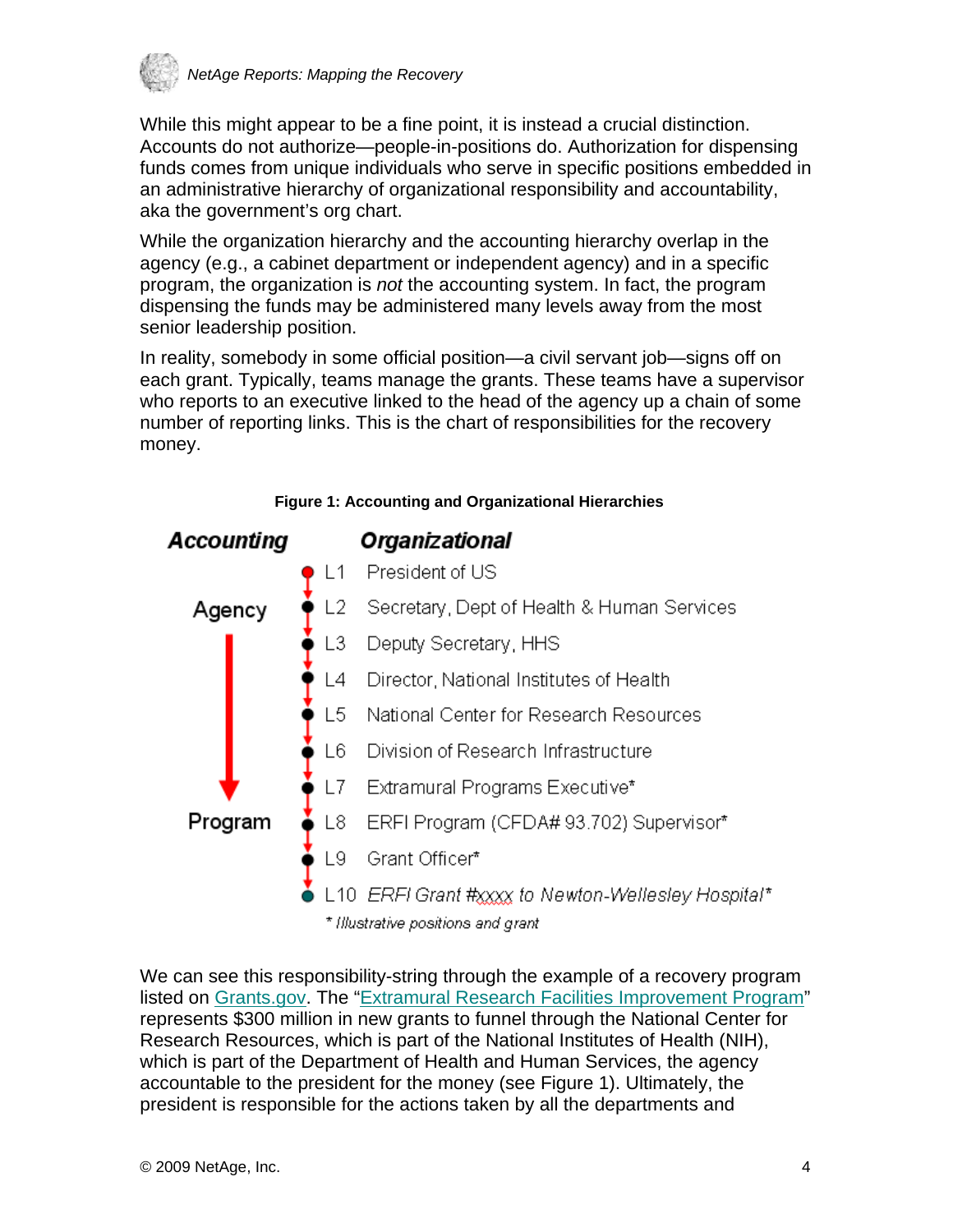

agencies in the Executive Branch, and is accountable to Congress and its authorizing legislation. Finally, Congress is accountable to the U.S. people come election time, the beneficiaries, we hope, of the recovery funding.

While the accounting system is a highly simplified structure, the responsible official is likely to be eight or more links—"degrees of separation"—from the highest, most responsible official, the president himself. Making the leadership hierarchy transparent is a key part of developing trust in the government's actions.

By following the recovery money down a chain of responsibility from its agency to a specific position and person, we can see each chunk of funds as it flows through the whole executive branch. By making the entire network of connections transparent, oversight and accountability become simple by-products of the funding process. People in their government jobs will be much more likely to act responsibly if the results of their work are visible to all, not just to their supervisors.

Transparent network maps, of the type we're proposing and which we picture at the opening of this report, help everyone, both inside and outside government, gain better information and understanding of what's happening as it's happening. This kind of transparency allows corrections and improvements in programs before they're too late, enabling large numbers of people to engage in the critical conversations about the economic meltdown and recovery. We need all the brains we can get in solving our common problems.

## What's in the Recovery Picture?

Accountability starts with transparency of details. What, exactly, will we know about each block of money? How will we find it, track it, and understand it?

In network lingo, the recovery data model laid out in the OMB memo specifies six nodes, including the grant node. Each node has a unique ID situated in a defined classification system, and it has a line of text that describes it, a memo field, if you will, providing a name or title. The six nodes are:

- Grant **block**, a chunk of money with its record ID;
- Responsible **agency**, with a Treasury Account Symbol (TAS) code;
- **Program** vehicle, identified by a code in the Catalog of Federal Domestic Assistance (CFDA) which provides a wealth of purpose-related categories to sort grants by;
- Agency **account**, the extension of Treasury's TAS code;
- **Recipient** of the funds, identified by a Dun & Bradstreet number (DUNS), which, like the program's CFDA code, provides entry to an array of associated details and purpose-related classification systems (e.g., sector, industry); and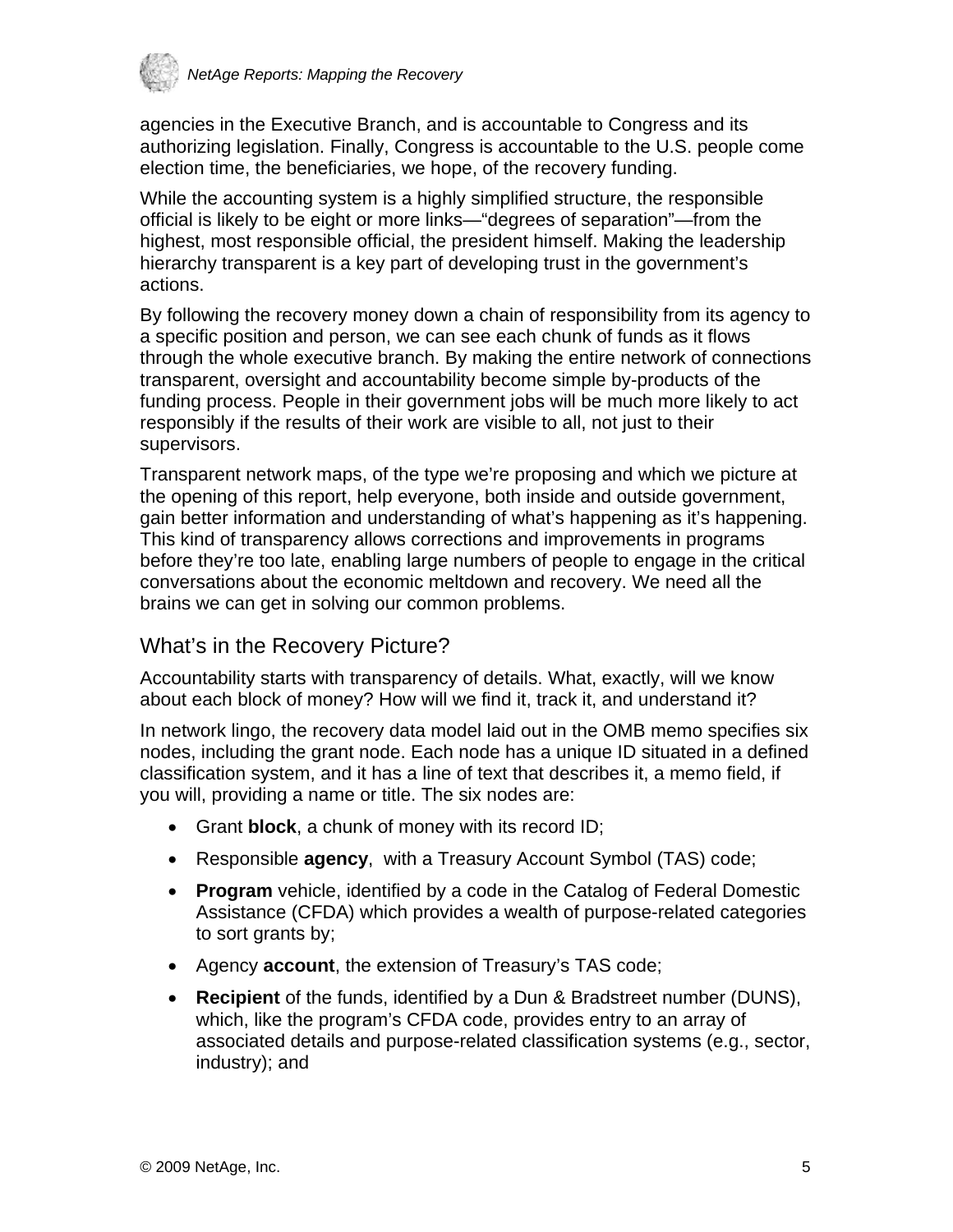

• **Place**, the physical location of the recipient, completely defined in the data model by an address with a zip code and a city, county, and state Federal Information Processing Standard (FIPS) code, which enable easy association with political districts benefiting from the funds.



#### **Figure 2: Recovery Data Elements with Links**

The grant block record laid out in the initial guidance (see Figure 2) means, for example, we can follow a grant to a zip code, which puts this chunk of money in the context of a nested set of legal and political jurisdictions capped by states. Simultaneously, the same record can be represented in a variety of other classification systems, such as one organized by purpose (CFDA, the Catalog of Federal Domestic Assistance) or by a chart of accounts (TAS).

Links between nodes are either contained in the data record for each grant block (e.g., all the levels of address are specified) or are implied by an external classification system (e.g., the program code is part of the CFDA and nestled in tree structures there).

## What's Missing? Responsibility

The OMB model for "following the money" is missing the organization itself, the codes that place the grant within a chart of responsibilities.

There are two pieces of data missing.

- First is the **position** responsible for each grant; and
- Second, where appropriate, the name of the **person** serving in the authorizing position.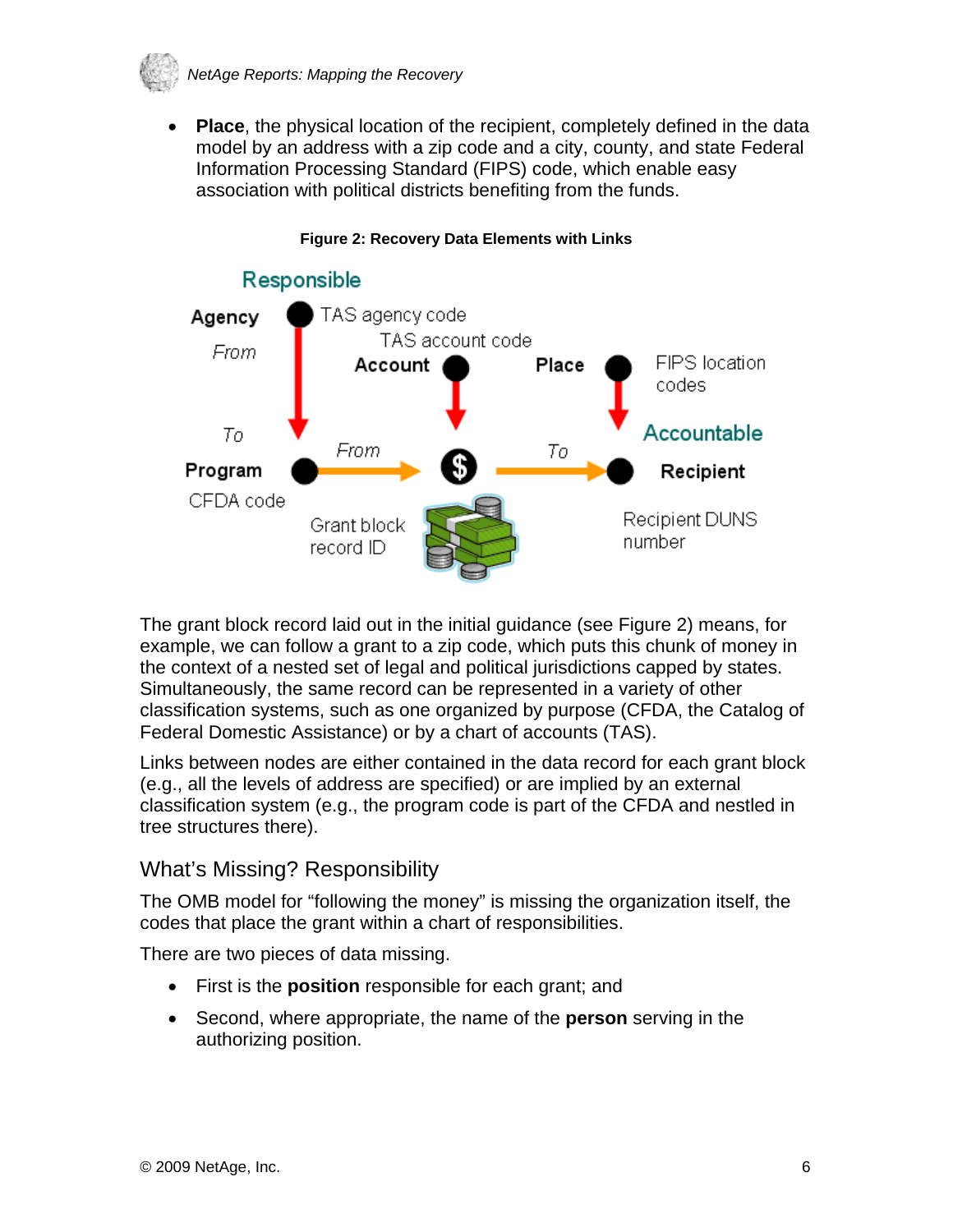

Thus, for completeness and transparency on the input side—not just the output side–two more fields (with both a unique ID and a name/title) need adding to the recovery data model (see Figure 3).



#### **Figure 3: Including Responsibility in the Recovery Data Model**

## Making the Recovery Map

The network logic of responsibility-accountability—a directed link between two nodes—provides a simple way to connect the key elements associated with each chunk of money. To illustrate, we connected four trees into a prototype network map of the recovery spending, including the missing organizational hierarchy. Each chunk, each block grant, shows up in four ways: by granting organization, recipient of the grant, the program and purpose for which it is used, and the recipient location.

As recovery dollars flow, so will the data stream start, and the mapping will be easiest. We have created an OrgScope model to demonstrate what a crosslinked network model might look like using an actual grant program by the NIH for external research facilities and an illustrative grant to a hospital in our city of Newton, MA (see org chart strip in Figure 1).

- For the organizational side, we used our network map of the top levels of the US Government [\(click](http://www.netage.com/economics/publish/USGov.html) to see this map live). To the existing org chart, which included NIH, we added the string of positions ending in a specific (dummy) grant block to Newton-Wellesley Hospital;
- Program category and type is modeled with a simplified outline of the Catalog of Federal Domestic Assistance (see [CFDA.gov\)](http://www.cfda.gov/);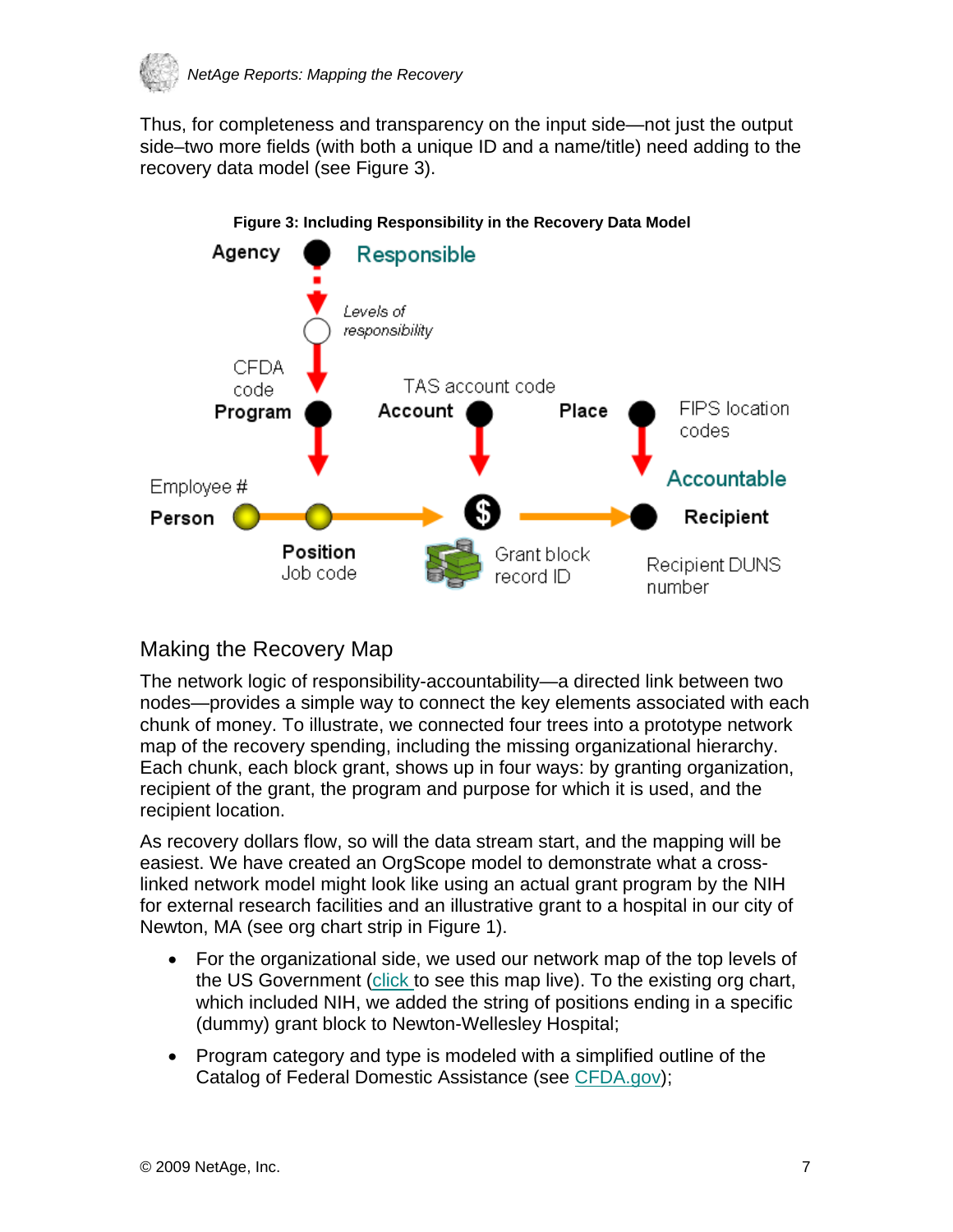

- Recipient type is illustrated through general categories of sector and industry; and
- Place is represented by a location map of Massachusetts organized by county (Middlesex), city (Newton), and zip code (02462, Newton Lower Falls).

Relationship chains relating a grant to the four major spokes of the recoveryspending wheel can be seen in the Figure 4 overview and the strings of connection shown in Figure 5. Of these, three have well-established classification systems (zips, DUNS numbers, CFDA). For the fourth, the government chart of responsibility for the funds, our digital org chart is a start to locating the program within the government structure. However, the government's map of itself could and should extend to reach at least the program, if not the program officer levels.



**Figure 4: Overview of Grant Mapped Across Multiple Classifications** 

It would not be too difficult to create an open government network map. At the top of departments and agencies, a few thousand positions in total are detailed in org charts that can be easily connected together, as we have shown in our publically available OrgScope map. For the two million or so civil service jobs, much of the information needed to assemble them almost automatically into org charts is just sitting there in federal financial systems. OMB may have much of it. The rest is in the many government human resource and information technology systems. Hooking the whole thing together is mostly a one-time expense of time and IT resources, and a process can easily be set up to refresh the basic data.

Transparency of organizational structure enables people both inside and outside the government to understand better the bureaucratic whole. By connecting the many bits of information into a coherent, shareable picture of our common